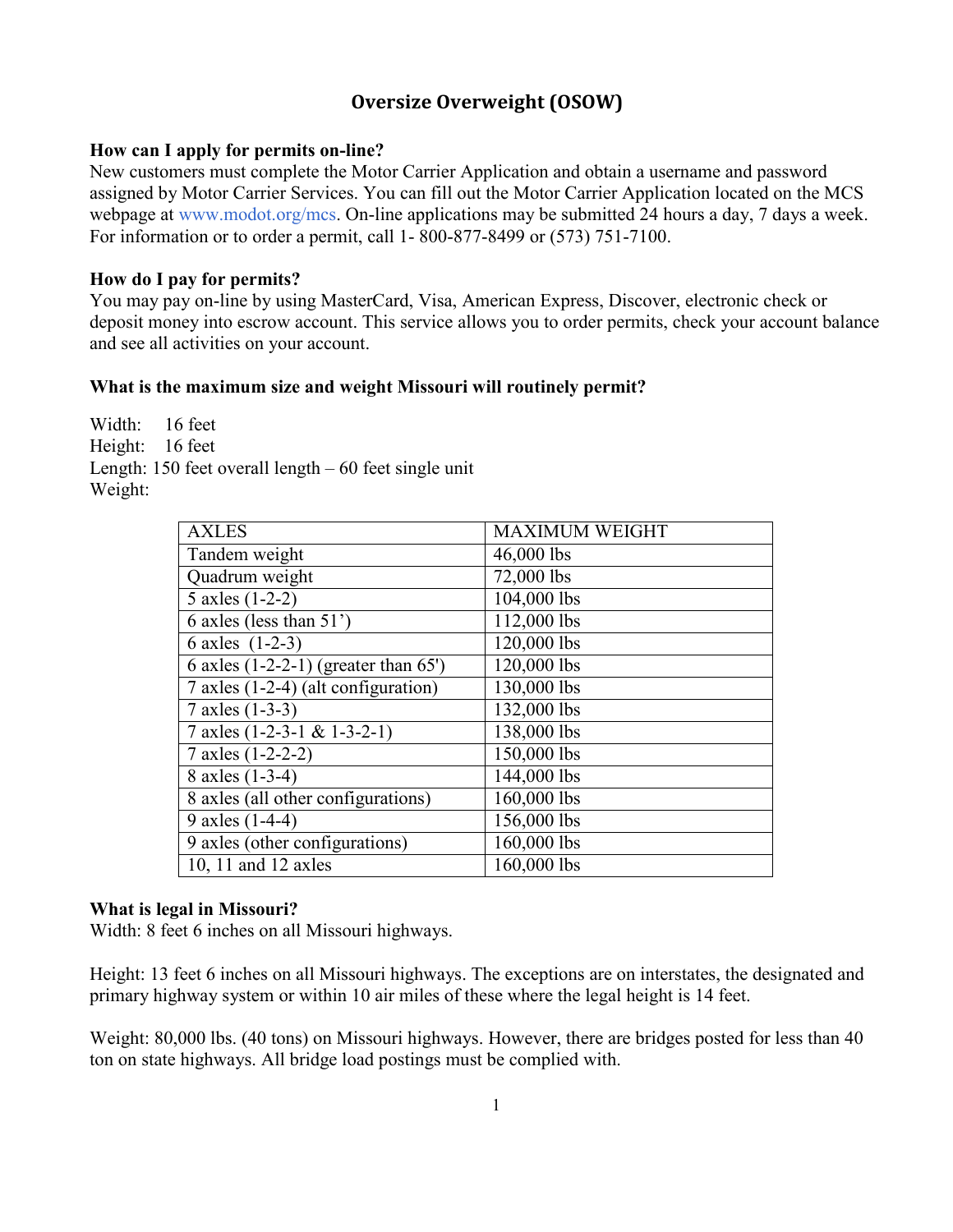Length: There is no overall length restriction for a tractor / semi-trailer combination on interstate and the designated highway system or within 10 air miles of these. However, in a tractor / semi-trailer combination, the trailer including load cannot exceed 53 feet.

When more than 10 miles from interstate or designated highway system, a tractor/semi-trailer combination may not exceed an overall length of 60 feet. Legal length for single unit is 45 feet.

## **How can I obtain a Missouri permit?**

Permits may be obtained on-line, by telephone, mail or in person by visiting the Central Office in Jefferson City or one of our 6 Regional Offices listed below. Faxed applications will **NOT** be accepted.

|                     | Central Office: 830 MoDOT Dr., Jefferson City, MO<br>800-877-8499 or 573-751-7100                               |
|---------------------|-----------------------------------------------------------------------------------------------------------------|
| Northwest:          | 3602 N. Belt Highway, St. Joseph, MO 64502<br>816-387-2350                                                      |
| Northeast:          | Highway 61 South, Hannibal, MO 63401<br>573-248-2490                                                            |
| <b>Kansas City:</b> | 600 Northeast Colbern Road, Lee's Summit, MO 64064-8002<br>816-622-6500                                         |
| <b>St. Louis:</b>   | MoDOT Transportation Management Center<br>14301 South Outer 40 Road, Town and Country, MO 63017<br>314-340-4100 |
| Southwest:          | 3025 E Kearney, Springfield, MO 65801<br>417-895-7600                                                           |
| Southeast:          | 201 North Main Street, Sikeston, MO 63801<br>573-472-5333                                                       |

## **What is considered a superload in Missouri?**

| Width:  | Over 16 feet                 |
|---------|------------------------------|
| Height: | Over 16 feet                 |
| Length: | Over 150 feet overall length |
| Weight: | Over $160,000$ lbs. gross    |

## **What is the procedure for obtaining a superload?**

Missouri requires on-line, faxed or mailed superload application and the permits are only issued through the Central Office. Turnaround time is approximately two weeks. Once the application is received in the MCS Office, a structure analysis and feasibility study is done to ensure that bridges and roadways can withstand the load capacity before issuance.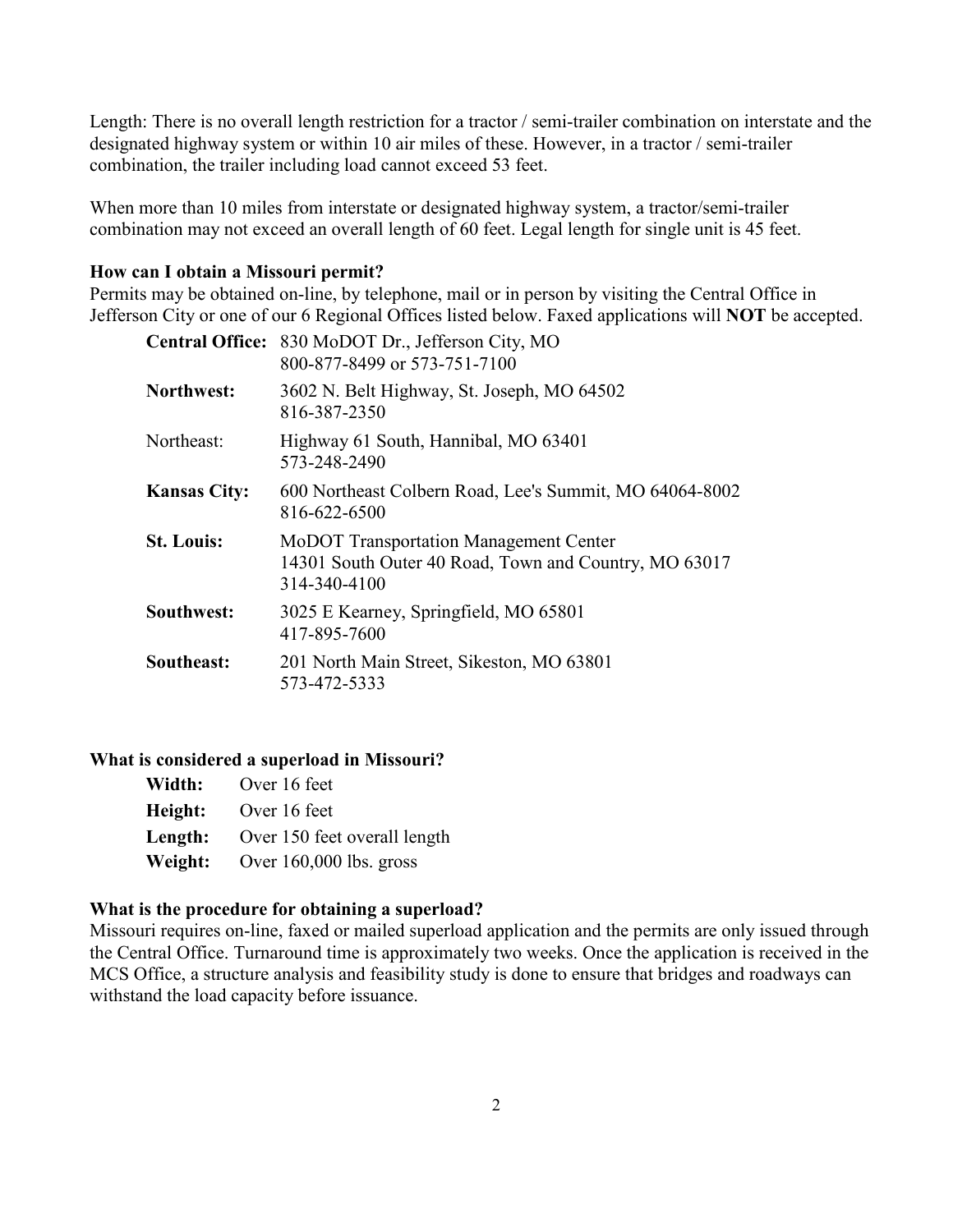## **When can I travel?**

For oversize loads, travel is limited to one-half hour before sunrise to one-half hour after sunset. Continuous movement is allowed for loads that are only overweight. Additional curfews apply in the Lake of the Ozark, Branson, Kansas City and St. Louis areas. Movement is further restricted for loads exceeding certain dimensions. Refer to the complete regulations for details.

#### **When do I need an escort?**

For routine moves, no escort is required for loads up to and including 12'4" in width. One escort is required on the interstate and designated route system for loads over 12'4" to 14' wide. This escort shall be in the rear on dual-lane, divided, or multi-lane pavement and in the front on two-lane pavement. Travel on routes off interstate and designated route system requires one front and one rear escort. One rear escort is required on the interstate and other divided highways for loads over 14' and up to 16' wide. One front and one rear escort required on all multi-lane undivided and two-lane highways. A rear escort is required when the vehicle and load length exceed 90' for a combination unit on all highways except divided highways. A height detection vehicle is required to precede overheight loads exceeding 15'6".

| Single $Trip - legal weight$                        | \$15.00                                                                                                                                                                                                                                                   |
|-----------------------------------------------------|-----------------------------------------------------------------------------------------------------------------------------------------------------------------------------------------------------------------------------------------------------------|
| Single $Trip - overweight$                          | \$15.00 plus \$20.00 for each ten thousand pounds in                                                                                                                                                                                                      |
|                                                     | excess of legal gross weight                                                                                                                                                                                                                              |
| Single Trip in excess of 16' wide, 16' high or 150' | \$15.00 plus \$250.00 movement feasibility fee                                                                                                                                                                                                            |
| long                                                |                                                                                                                                                                                                                                                           |
| Single Trip in excess of 160,000 lbs gross weight   | \$15.00 plus \$20.00 for each ten thousand pounds in<br>excess of legal gross weight plus bridge and<br>roadway analysis fee of \$425.00 for each permit for<br>moves from 0-50 miles in length; \$625.00<br>for $51-200$ miles; \$925 for over 200 miles |
| Annual Blanket – single commodity                   | \$128.00                                                                                                                                                                                                                                                  |
| Annual Blanket – well drillers $\&$ concrete pump   | \$300.00                                                                                                                                                                                                                                                  |
| trucks                                              |                                                                                                                                                                                                                                                           |
| Annual Blanket - multiple commodity                 | \$400.00                                                                                                                                                                                                                                                  |
| Annual Blanket – emergency response                 | \$624.00                                                                                                                                                                                                                                                  |

#### **How much does a permit cost?**